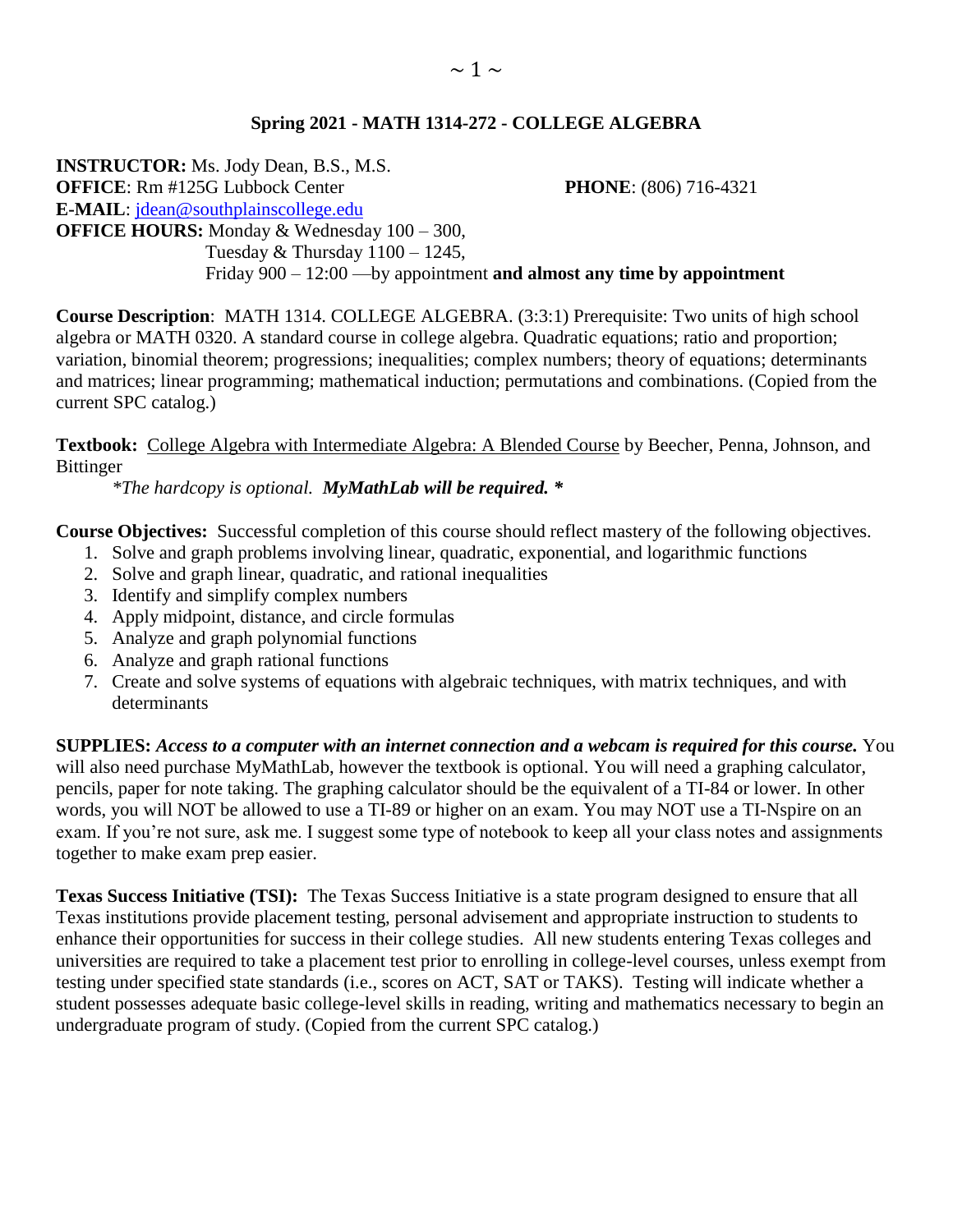**ATTENDANCE** You have the option to attend class in person on campus or to attend class virtually on Zoom at class time. (This may change at some point to BlackBoard Collaborate. But we'll start with Zoom.) Either way of attendance is acceptable, but *you must attend class*.

Attendance and effort are the most important activities for success in this course. If you are absent, you, alone, are responsible for getting the notes and doing your assignment before the next class. If you decide to stop coming to class, you must go through the drop procedure. If you stop attending or miss *five* classes you may be dropped with a grade of F at the discretion of the instructor. Please talk with me to verify if you have successfully dropped the course. Please read the "Drops and Withdrawals" policies on page 21 in the current catalog. Attendance will be checked in each class meeting via a sign-in sheet. It is your responsibility to make sure that you sign in each class. Do not call or email me later to tell me that you forgot to sign in. That is your responsibility, not mine. Your number of absences will be calculated by the number of times you do not sign in. Therefore, you have a lot to lose if you do not.

With all that being said, because of COVID-19 adjustments have to be made. Any exceptions to these policies, although extremely rare, will be considered on a case by case basis.

**HOMEWORK**: Homework will be on-line using MyMathLab. Homework should be a daily occurrence. It is important to note that it is *impossible* to pass this course without the homework.

#### **MyMathLab: You may work an assignment as many times as you would like. The best grade is the one I will record. Also, the more time you spend going over the homework, the greater the likelihood your grade will improve in the course.**

*Important Note*: The homework problems assigned online via MyMathLab are required and are the only homework grades given in this class. If you do not have a personal computer or your computer is in serious need of an upgrade, there are many computer labs on the Lubbock Center campus, the Reese Center campus, and the Levelland campus which have very liberal hours

**EXAMINATIONS**: There will be **3** major exams. Correct the exams as they are returned in partial preparation for the final exam. Exams **MAY NOT** be made up. If you are absent on the day an exam is given, you will receive a grade of zero for that exam. If you contact me BEFORE the exam, at the discretion of the instructor, the final exam grade **may** be used to replace one zero for a missed exam. This is ONLY if you have contacted me before the exam. Subsequent zeros will stand*. There is no such thing as missing the final exam.* **Exam Dates:** Exam 1 Monday February 8

 Exam 2 Monday March 8 Exam 3 Monday April 13 *Final Exam – Monday May 10, 10:15 – 12:15*

**GRADING:** Your grade will be calculated as follows. A test average (TA) will be found by averaging all the exam grades with the final exam counting twice. Then, the test average will be averaged with your online quiz grade to give your overall average. That is:

 $(Exam 1 + Exam 2 + Exam 3 + 2*Final Exam)/5 = TA$ 

 $((TA*.60) + (MML*.40))/2 = Overall Average.$ 

There are **NO MAKE-UP** exams, quizzes or classroom exercises. Final grades will be assigned on the following scale: **A** 90%-100%; **B** 80%-89%; **C** 70%-79%; **D** 60%-69%; **F** below 60%

A grade of C (70) or better is required to advance to the next course. Although your grade in this course will not be used in calculating your GPA, your grade is used to determine academic status for financial aid. *This course and its grade will be recorded on your official transcript.*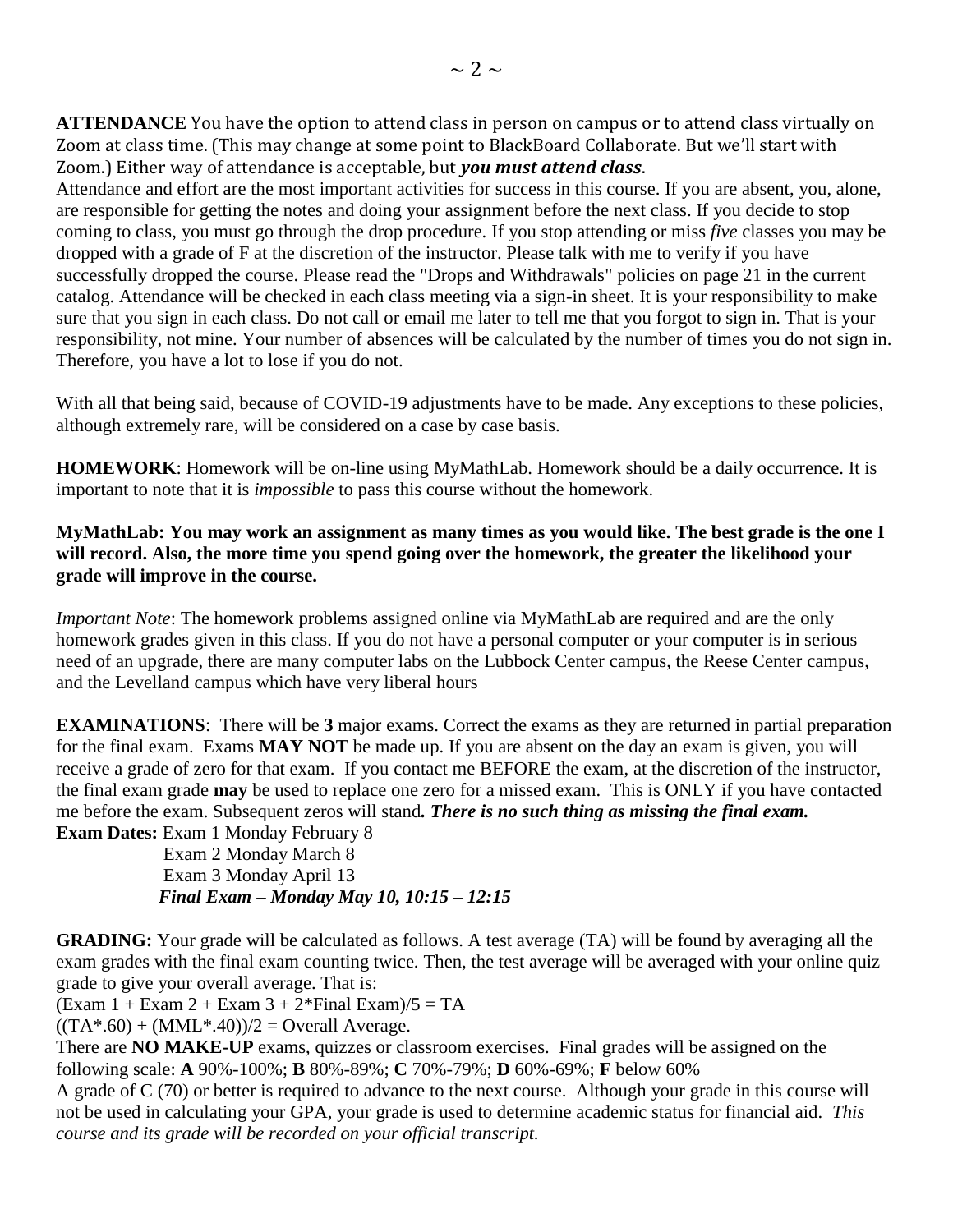Something to note, my standard policy is **NO NAME = NO GRADE**. Similarly, **HALF THE NAME = HALF THE GRADE.** There are no exceptions to this rule.

**EXAM ETIQUETTE:** During exams there will be no talking. All electronic devices must be silenced and put away, with the exception of calculators. No cell phones may be used during exams. Once the first person turns in an exam, no one else may start. If you come in after that point, you will not be allowed to take the exam and you will receive a zero for that exam. Therefore it is extremely important that you be on time. No one may leave the room and come back during an exam.

**ACADEMIC HONESTY:** While working on homework and quizzes, students are allowed and even encouraged to work together. In this situation, two or more heads are almost always better than one. However, exams are different matter entirely. Each student is expected to work alone and with only the tools allowed for the exam. Any student caught cheating on an exam will receive a zero on that exam. A second offence will result in the student receiving an F for the course and being dropped from the course. Any student caught cheating on the final exam will receive an F for the course. There will be no exceptions to this rule.

**CLASSROOM BEHAVIOR:** Be aware that class is over when I dismiss it, and not before. Any student who repeatedly disrupts my class will be asked to leave. Some of the things that I consider "disruptions" include, but are not limited to, packing your things before the end of class, ringing cell phones, talking while I am talking, making a late "entrance", and so on. Texting while in class is also a disruption. **No tobacco products of any kind may be used at any time during class.** Chronic offenders will be banned from the classroom. It is phenomenally difficult to pass my class if you cannot attend on test days. *Do NOT use texting abbreviations in any correspondence with me.*

**Covid-19 Statement:** It is the policy of South Plains College for the Spring 2021 semester that as a condition of on-campus enrollment, all students are required to engage in safe behaviors to avoid the spread of COVID-19 in the SPC community. Such behaviors specifically include the requirement that all students properly wear CDCcompliant face coverings while in SPC buildings including in classrooms, labs, hallways, and restrooms. Failure to comply with this policy may result in dismissal from the current class session. If the student refuses to leave the classroom or lab after being dismissed, the student may be referred to the Dean of Students on the Levelland campus or the Dean/Director of external centers for Student Code of Conduct Violation. Students who believe they have been exposed or may be COVID-19 positive, must contact Health Services, DeEtte Edens, BSN, RN at (806) 716-2376 or [dedens@southplainscollege.edu.](mailto:dedens@southplainscollege.edu)

#### **4.1.1.1. Diversity Statement**

In this class, the teacher will establish and support an environment that values and nurtures individual and group differences and encourages engagement and interaction. Understanding and respecting multiple experiences and perspectives will serve to challenge and stimulate all of us to learn about others, about the larger world and about ourselves. By promoting diversity and intellectual exchange, we will not only mirror society as it is, but also model society as it should and can be.

#### **4.1.1.2. Disabilities Statement**

Students with disabilities, including but not limited to physical, psychiatric, or learning disabilities, who wish to request accommodations in this class should notify the Disability Services Office early in the semester so that the appropriate arrangements may be made. In accordance with federal law, a student requesting accommodations must provide acceptable documentation of his/her disability to the Disability Services Office. For more information, call or visit the Disability Services Office at Levelland (Student Health & Wellness Office) 806-716-2577, Reese Center (Building 8) 806-716-4675, or Plainview Center (Main Office) 806-716- 4302 or 806-296-9611.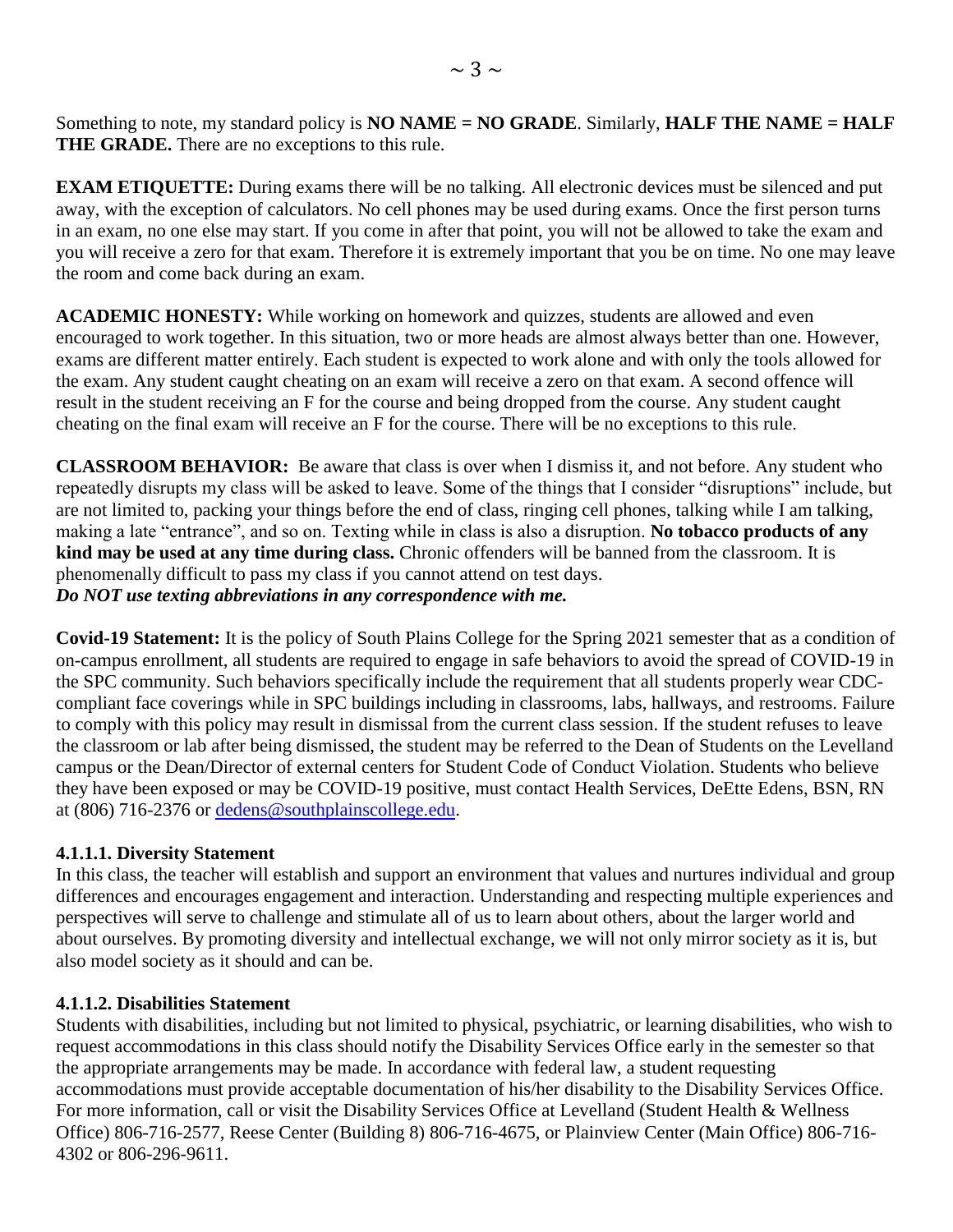### **4.1.1.3. Non-Discrimination Statement**

South Plains College does not discriminate on the basis of race, color, national origin, sex, disability or age in its programs and activities. The following person has been designated to handle inquiries regarding the nondiscrimination policies: Vice President for Student Affairs, South Plains College, 1401 College Avenue, Box 5, Levelland, TX 79336. Phone number 806-716-2360.

### **4.1.1.4 Title IX Pregnancy Accommodations Statement**

If you are pregnant, or have given birth within six months, Under Title IX you have a right to reasonable accommodations to help continue your education. To activate accommodations you must submit a Title IX pregnancy accommodations request, along with specific medical documentation, to the Director of Health and Wellness. Once approved, notification will be sent to the student and instructors. It is the student's responsibility to work with the instructor to arrange accommodations. Contact Crystal Gilster, Director of Health and Wellness at 806-716-2362 or email [cgilster@southplainscollege.edu](mailto:cgilster@southplainscollege.edu?subject=Title%20IX%20Pregnancy%20Accomodation) for assistance.

## **4.1.1.5 OPTIONAL STATEMENT - Campus Concealed Carry Statement**

Texas Senate Bill - 11 (Government Code 411.2031, et al.) authorizes the carrying of a concealed handgun in South Plains College buildings only by persons who have been issued and are in possession of a Texas License to Carry a Handgun. Qualified law enforcement officers or those who are otherwise authorized to carry a concealed handgun in the State of Texas are also permitted to do so. Pursuant to Penal Code (PC) 46.035 and South Plains College policy, license holders may not carry a concealed handgun in restricted locations. For a list of locations and Frequently Asked Questions, please refer to the Campus Carry page at: [https://www.southplainscollege.edu/campuscarry.php](http://www.southplainscollege.edu/campuscarry.php)

Pursuant to PC 46.035, the open carrying of handguns is prohibited on all South Plains College campuses. Report violations to the College Police Department at 806-716-2396 or 9-1-1.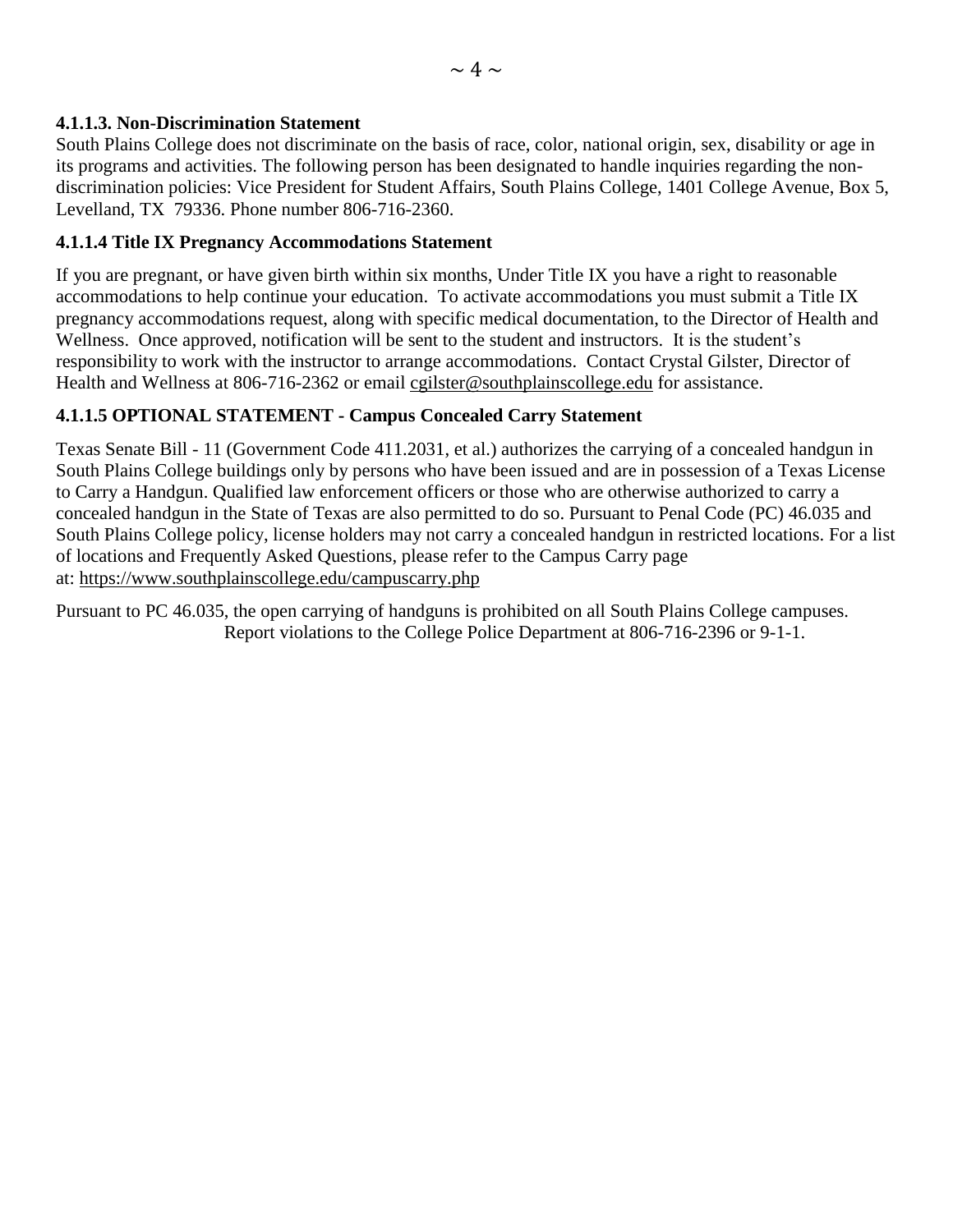# **MATH 1314-272 – Spring 2021 – College Algebra Tentative Schedule**

| Week           | <b>Lesson</b>                                 |
|----------------|-----------------------------------------------|
| 1              | <b>WELCOME!</b>                               |
|                |                                               |
|                | 1.1 Solving Equations                         |
|                |                                               |
| $\overline{2}$ | 1.4 Inequalities $&$                          |
|                | 1.5 Compound Inequalities                     |
|                |                                               |
|                | 1.6 Absolute Value Equations and Inequalities |
|                |                                               |
| 3              | 4.3-4.8 Factoring                             |
|                |                                               |
|                | 5.5 Solving Rational Equations &              |
|                | 6.6 Solving Radical Equations                 |
|                |                                               |
| $\overline{A}$ | 7.3 The Complex Numbers &                     |
|                | 7.4 Quadratic Equations, Functions, and Zeros |
|                | Exam 1                                        |
|                |                                               |
|                | 2.2 Functions and Graphs &                    |
| 5              | 2.3 Finding Domain and Range                  |
|                |                                               |
|                | 2.5 Linear Functions: Graphs and Slope &      |
|                | 2.6 More on Graphing Linear Equations &       |
|                | 2.7 Finding Equations of Lines                |
|                |                                               |
| 6              | 7.5 Analyzing Graphs of Quadratic Functions   |
|                |                                               |
|                | 8.1 Polynomial Functions &                    |
|                | 8.2 Graphing Polynomial Functions             |
|                |                                               |
| 7              | 8.3 Polynomial Division &                     |
|                | 8.4 Zeros of Polynomial Functions             |
|                |                                               |
|                | 8.5 Rational Functions                        |
|                |                                               |
| 8              | 8.6 Polynomial Inequalities                   |
|                | Exam 2                                        |
|                |                                               |
|                | 9.1 The Composition of Functions $\&$         |
| 9              | 9.2 Inverse Functions                         |
|                |                                               |
|                |                                               |